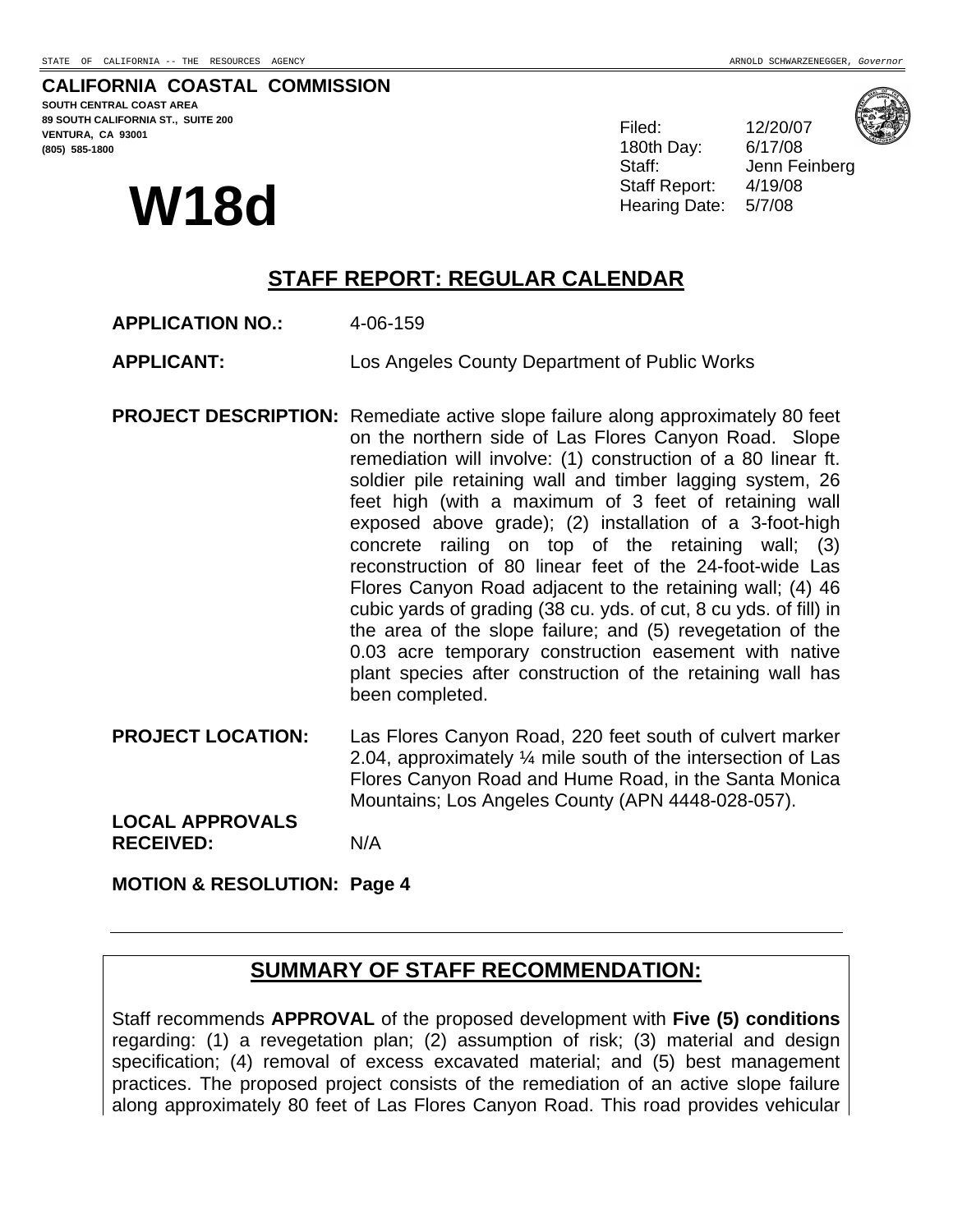and emergency access to residential communities along Las Flores Canyon Road, including the homes within the Los Flores Heights subdivision.

The project includes reconstruction of the existing developed roadway and the construction of a new soldier pile retaining wall along the northern portion of Las Flores Canyon Road. The project site is located in a rural reach of the Santa Monica Mountains and is surrounded by chaparral habitat and Gorge Road to the north. Las Flores Canyon Creek, a blue line stream (designated by the USGS), runs along the eastern side of Las Flores Canyon Road and is approximately 200 feet downslope from the project site. The project footprint is mostly disturbed due to its location adjacent to the road shoulder and the slope failure and supports scattered ruderal plant species and ornamental plantings.

The County has submitted an engineering and alternatives analysis which asserts that the proposed soldier pile retaining wall is necessary to stabilize the downslope area of Las Flores Canyon Road in order to prevent further slope failure that could undermine the public roadway. The analysis indicates that project alternatives that were considered include the removal and recompaction of fill and loose soils and the construction of a concrete retaining wall. However, neither of these alternatives can be practically implemented due to the steepness of the downslope area and the need for extensive excavation that would result in significant vegetation removal and impacts to ESHA. Though the soldier pile wall introduces a large physical structure into the area, this option avoids impacts to ESHA, revegetates the downslope area, and is designed with faux-rock fascia panels to minimize visual intrusion into the surrounding environment. Staff has reviewed the analysis and concurs that there are no less environmentally damaging alternatives to stabilize the road.

While the areas surrounding the project site support southern mixed chaparral habitat that is considered to be environmentally sensitive habitat area (ESHA), the project site itself, located directly downslope of Las Flores Canyon Road, is mostly disturbed (due to its location adjacent to the roadway and conditions caused by the slope failure) and supports only scattered ruderal plant species and ornamental plantings. Therefore, the project site on which the roadway repairs and soldier pile wall would be constructed is not considered to be ESHA but would be characterized as development in an area adjacent to ESHA.

The proposed project, if implemented correctly, would not result in any impacts to ESHA adjacent to the project site. However, in order to ensure that adjacent ESHA is protected, special conditions been included to require the applicant to: to implement a chaparral habitat revegetation plan that provides for revegetation with native vegetation for all areas that are temporarily disturbed by grading and construction activities; removal all excess fill material from the project site; and implement best management practices to minimize erosion and protect coastal water quality.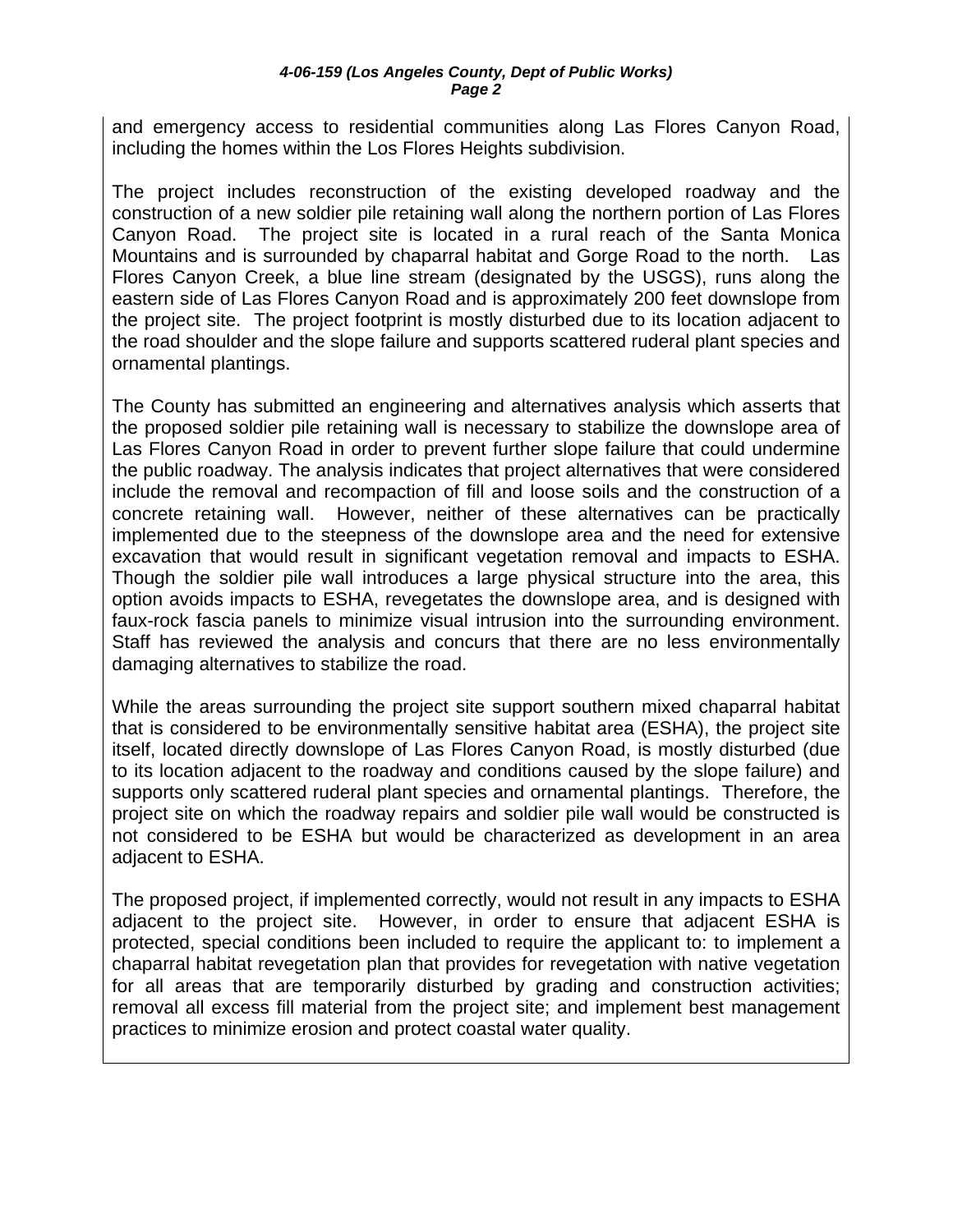<span id="page-2-0"></span>The Standard of Review for this application is the policies in Chapter 3 of the Coastal Act. The proposed project, as conditioned, employs a method that is consistent with the applicable resource protection provisions of the Coastal Act.

# **TABLE OF CONTENTS**

| Ш.                          |                    |  |
|-----------------------------|--------------------|--|
| III.                        |                    |  |
|                             | 1.                 |  |
|                             | 2.                 |  |
|                             | 3.                 |  |
|                             | $\boldsymbol{4}$ . |  |
|                             | 5.                 |  |
|                             |                    |  |
|                             |                    |  |
|                             |                    |  |
|                             | 1.                 |  |
|                             | $\mathcal{L}$      |  |
| B.                          |                    |  |
| $\mathcal{C}_{\mathcal{C}}$ |                    |  |
| D                           |                    |  |
| E.                          |                    |  |

# **EXHIBITS**

- **Exhibit 1. Vicinity Map**
- **Exhibit 2. Site Plan**
- **Exhibit 3. Wall Elevation**
- **Exhibit 4. Wall Detail**

**SUBSTANTIVE FILE DOCUMENTS:** Coastal Development Permits CDP 4-05-165-G, 4-06-039-G, and 4-06-123-G (LA County Department of Public Works; "Revised Report of Geotechnical Investigation, Slope Stabilization, Las Flores Canyon Road," County of Los Angeles Department of Public Works, August 11, 2005; "Alternatives Analysis, Las Flores Canyon Road, 220 Feet South of Mile Marker 2.04," County of Los Angeles Department of Public Works; "Los Angeles County Department of Public Works Biological Reconnaissance Survey, Las Flores Canyon Road Repair Project near MM 2.04, Malibu," URS Corporation, August 22, 2005; and Road Deed from JT Wise Capital, LLC to the County of Los Angeles for road easement, dated August 9, 2007.

# **I. STAFF RECOMMENDATION**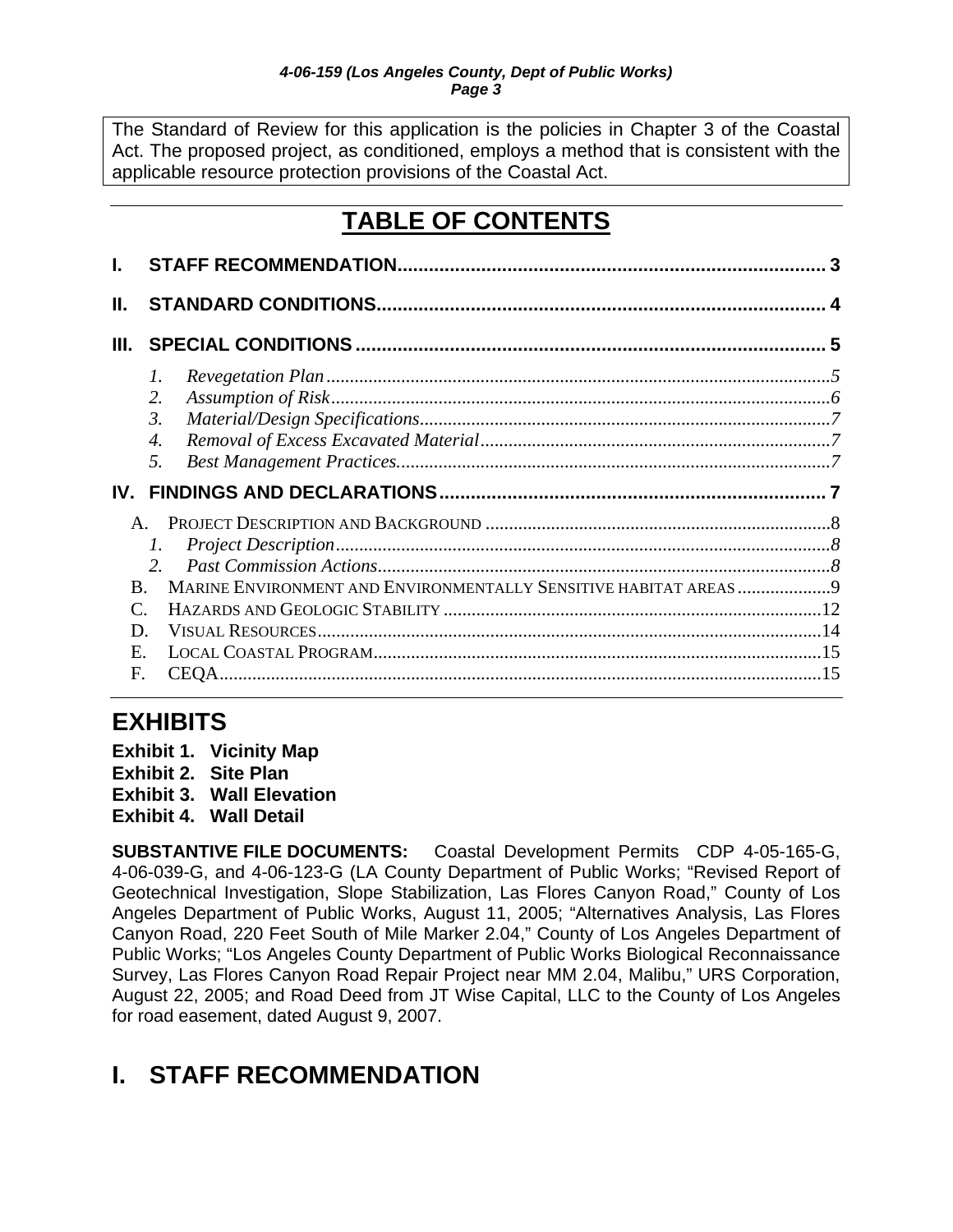### <span id="page-3-0"></span>*MOTION: I move that the Commission approve Coastal Development Permit No. 4-06-159 pursuant to the staff recommendation.*

## **STAFF RECOMMENDATION OF APPROVAL:**

Staff recommends a **YES** vote. Passage of this motion will result in approval of the permit as conditioned and adoption of the following resolution and findings. The motion passes only by affirmative vote of a majority of the Commissioners present.

# **RESOLUTION TO APPROVE THE PERMIT:**

The Commission hereby approves a coastal development permit for the proposed development and adopts the findings set forth below on grounds that the development as conditioned will be in conformity with the policies of Chapter 3 of the Coastal Act and will not prejudice the ability of the local government having jurisdiction over the area to prepare a Local Coastal Program conforming to the provisions of Chapter 3. Approval of the permit complies with the California Environmental Quality Act because either 1) feasible mitigation measures and/or alternatives have been incorporated to substantially lessen any significant adverse effects of the development on the environment, or 2) there are no further feasible mitigation measures or alternatives that would substantially lessen any significant adverse impacts of the development on the environment.

# **II. STANDARD CONDITIONS**

**1. Notice of Receipt and Acknowledgment.** The permit is not valid and development shall not commence until a copy of the permit, signed by the permittee or authorized agent, acknowledging receipt of the permit and acceptance of the terms and conditions, is returned to the Commission office.

**2. Expiration.** If development has not commenced, the permit will expire two years from the date on which the Commission voted on the application. Development shall be pursued in a diligent manner and completed in a reasonable period of time. Application for extension of the permit must be made prior to the expiration date.

**3.** Interpretation. Any questions of intent or interpretation of any condition will be resolved by the Executive Director or the Commission.

**4. Assignment.** The permit may be assigned to any qualified person, provided assignee files with the Commission an affidavit accepting all terms and conditions of the permit.

**5. Terms and Conditions Run with the Land.** These terms and conditions shall be perpetual, and it is the intention of the Commission and the permittee to bind all future owners and possessors of the subject property to the terms and conditions.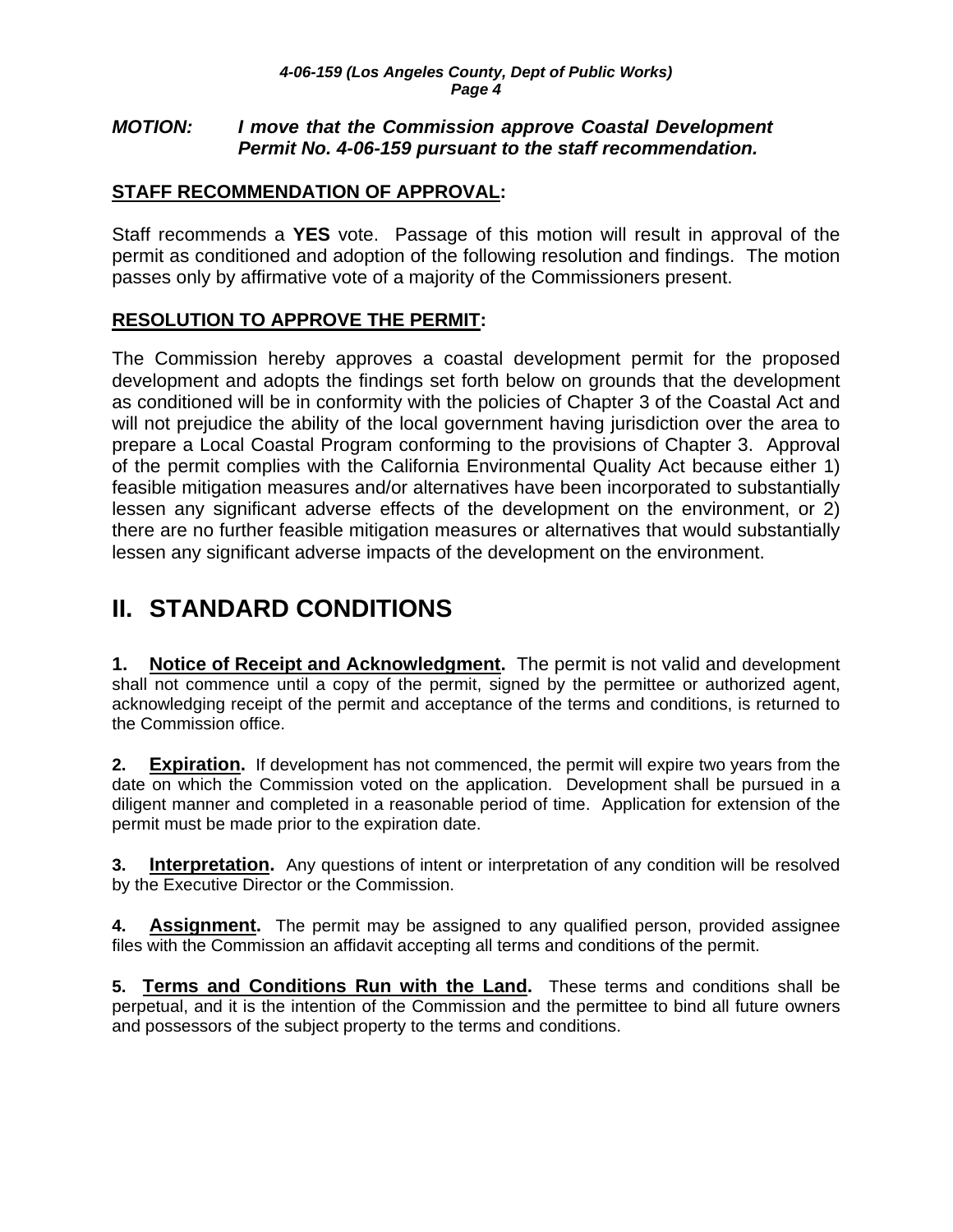# <span id="page-4-0"></span>**III. SPECIAL CONDITIONS**

## **1. Revegetation Plan**

Prior to issuance of this Coastal Development Permit, the applicant shall submit, for the review and approval of the Executive Director, a detailed Revegetation Plan and Monitoring Program, prepared by a biologist or environmental resource specialist with qualifications acceptable to the Executive Director, for all disturbed areas within the temporary construction easement and any other areas of the project site temporarily disturbed by grading and construction activities. Within 60 days of the completion of construction, the applicant shall commence implementation of the approved Revegetation Plan. The Executive Director may grant additional time for good cause. The plans shall identify the species, extent, and location of all plant materials to be removed or planted and shall incorporate the following criteria:

### *a. Technical Specifications*

The Revegetation Plan shall provide for the restoration of chaparral habitat in the project area with native plant species that are appropriate for southern mixed chaparral to cover all areas downslope of the road and where chaparral vegetation has been temporarily disturbed or removed due to construction activities shall be replanted with native plant species that are appropriate for both chaparral habitat in the same general location. The revegetation area shall be delineated on a site plan. All invasive and nonnative plant species shall be removed from the revegetation area.

The plan shall include detailed documentation of conditions on site prior to the approved construction activity (including photographs taken from pre-designated sites annotated to a copy of the site plans) and specify restoration goals and specific performance standards to judge the success of the restoration effort.

The plan shall also provide information on removal methods for exotic species, salvage of existing vegetation, revegetation methods and vegetation maintenance. The plan shall further include details regarding the types, sizes, and location of plants to be placed within the mitigation area. Only native plant species appropriate for a southern mixed chaparral and which are endemic to the Santa Monica Mountains shall be used, as listed by the California Native Plant Society - Santa Monica Mountains Chapter in their document entitled Recommended List of Plants for Landscaping in the Santa Monica Mountains, dated February 5, 1996. All native plant species shall be of local genetic stock. No plant species listed as problematic and/or invasive by the California Native Plant Society, the California Invasive Plant Council, or by the State of California shall be employed or allowed to naturalize or persist on the site. No plant species listed as a 'noxious weed' by the State of California or the U.S. Federal Government shall be utilized or maintained within the property. Site restoration shall be deemed successful if the revegetation of native plant species on site is adequate to provide 90% coverage by the end of the five (5) year monitoring period and is able to survive without additional outside inputs, such as supplemental irrigation. The plan shall also include a detailed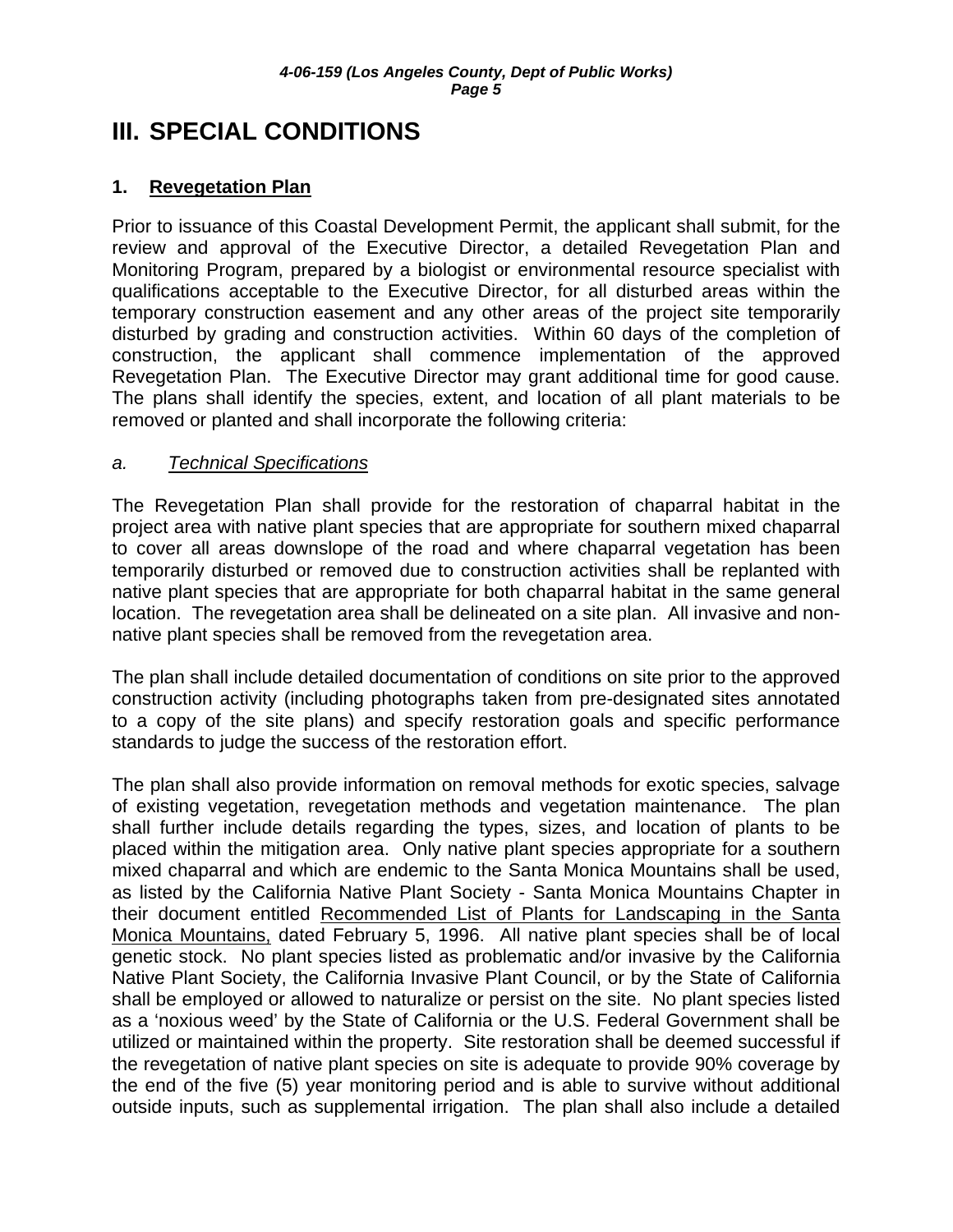<span id="page-5-0"></span>description of the process, materials, and methods to be used to meet the approved goals and performance standards and specify the preferable time of year to carry out restoration activities and describe the interim supplemental watering requirements that will be necessary.

## *b. Monitoring Program*

A monitoring program shall be implemented to monitor the project for compliance with the specified guidelines and performance standards. The applicant shall submit, upon completion of the initial planting, a written report prepared by a qualified resource specialist, for the review and approval of the Executive Director, documenting the completion of the initial planting/revegetation work. This report shall also include photographs taken from pre-designated sites (annotated to a copy of the site plans) documenting the completion of the initial planting/revegetation work.

Five years from the date of issuance of this coastal development permit, the applicant shall submit for the review and approval of the Executive Director, a Revegetation Monitoring Report, prepared by a qualified biologist or Resource Specialist, which certifies whether the on-site restoration is in conformance with the restoration plan approved pursuant to this Special Condition. The monitoring report shall include photographic documentation of plant species and plant coverage.

If the monitoring report indicates the vegetation and restoration is not in conformance with or has failed to meet the performance standards specified in the revegetation plan approved pursuant to this permit, the applicant, or successors in interest, shall submit a revised or supplemental restoration plan for the review and approval of the Executive Director and shall implement the approved version of the plan. The revised restoration plan must be prepared by a qualified biologist or Resource Specialist and shall specify measures to remediate those portions of the original plan that have failed or are not in conformance with the original approved plan.

## **2. Assumption of Risk**

A. By acceptance of this permit, the applicant acknowledges and agrees (i) that the site may be subject to hazards from erosion, landslide, and slope failure; (ii) to assume the risks to the applicant and the property that is the subject of this permit of injury and damage from such hazards in connection with this permitted development; (iii) to unconditionally waive any claim of damage or liability against the Commission, its officers, agents, and employees for injury or damage from such hazards; and (iv) to indemnify and hold harmless the Commission, its officers, agents, and employees with respect to the Commission's approval of the project against any and all liability, claims, demands, damages, costs (including costs and fees incurred in defense of such claims), expenses, and amounts paid in settlement arising from any injury or damage due to such hazards.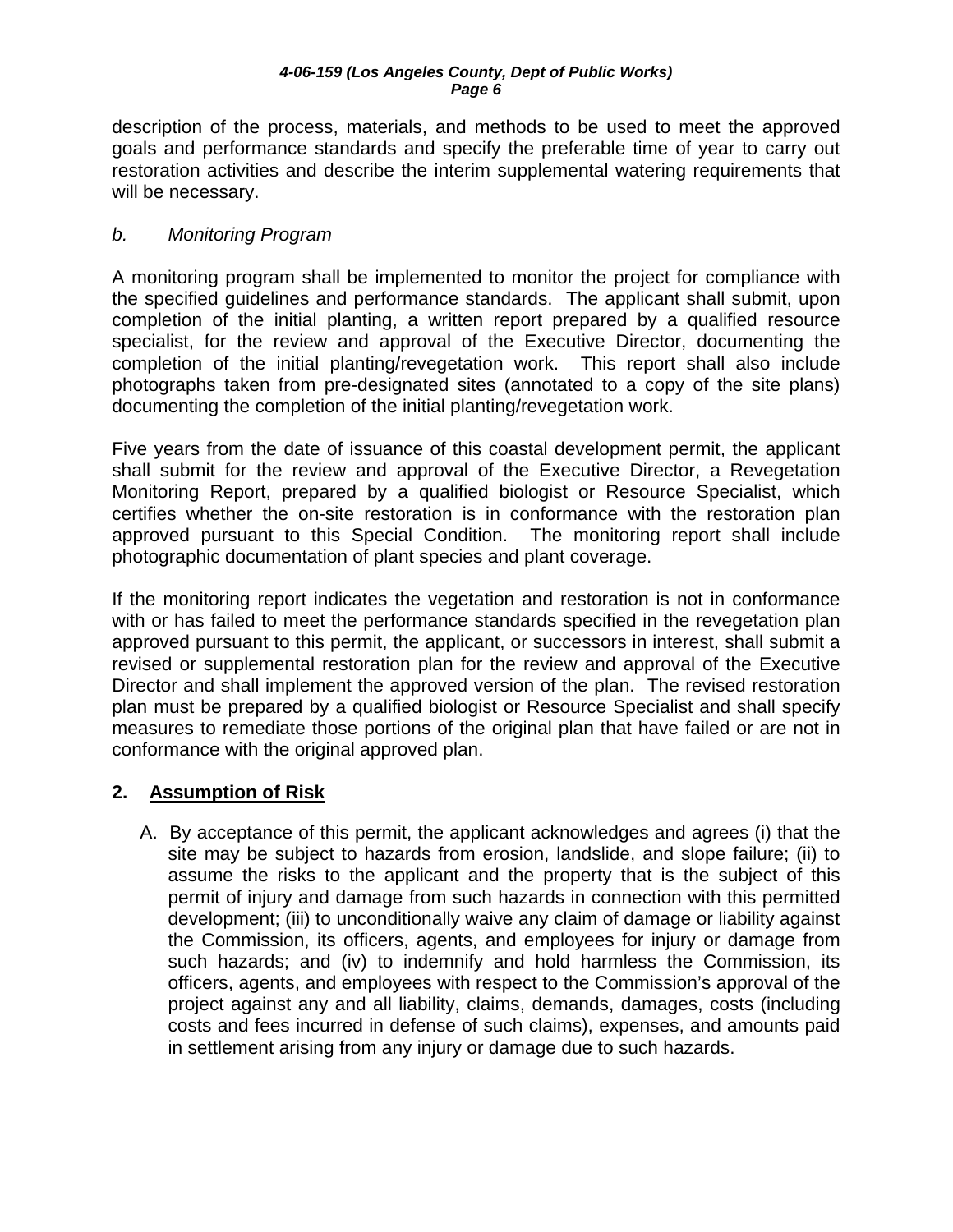<span id="page-6-0"></span>B. Prior to the issuance of the coastal development permit, the applicant shall submit a written agreement, in a form and content acceptable to the Executive Director, incorporating all of the above terms of this condition.

## **3. Material/Design Specifications**

Prior to issuance of this Coastal Development Permit, the applicant shall submit detailed plans, for the review and approval of the Executive Director, which show that all exposed surfaces of the approved soldier pile retaining wall and concrete barrier, shall be designed to include, or mimic, the native materials and appearance (including color and texture) of the natural environment (such as the appearance of rock facing).

## **4. Removal of Excess Excavated Material**

Prior to issuance of this Coastal Development Permit, the applicant shall provide evidence to the Executive Director of the location of the disposal site for all excess excavated material from the site. If the disposal site is located in the Coastal Zone, the disposal site must have a valid coastal development permit for the disposal of fill material. If the disposal site does not have a coastal permit, such a permit will be required prior to the disposal of material.

## **5. Best Management Practices.**

By acceptance of this permit, the applicant agrees to implement best management practices to minimize erosion and protect water quality adjacent to the project site. These measures shall include minimizing grading during the rainy season (November 1 – March 31). Should construction activities occur during the rainy season, the applicant shall implement sediment control measures such as sand bag barriers, silt fencing, geofabric covers or other appropriate cover, or geotextiles and/or mats on all cut or fill slopes as soon as possible. These erosion measures shall be required on the project site prior to or concurrent with the initial grading operations and maintained throughout the development process to minimize erosion and sediment from runoff waters during construction. Furthermore, should grading or site preparation cease for a period of more than 30 days, temporary erosion control measures shall be implemented and should include, but not limited to: stabilization of all stockpiled fill, disturbed soils and cut and fill slopes with geotextiles and/or mats, sand bag barriers, and silt fencing. These temporary erosion control measures shall be monitored and maintained until grading or construction operations resume.

# **IV. FINDINGS AND DECLARATIONS**

The Commission hereby finds and declares: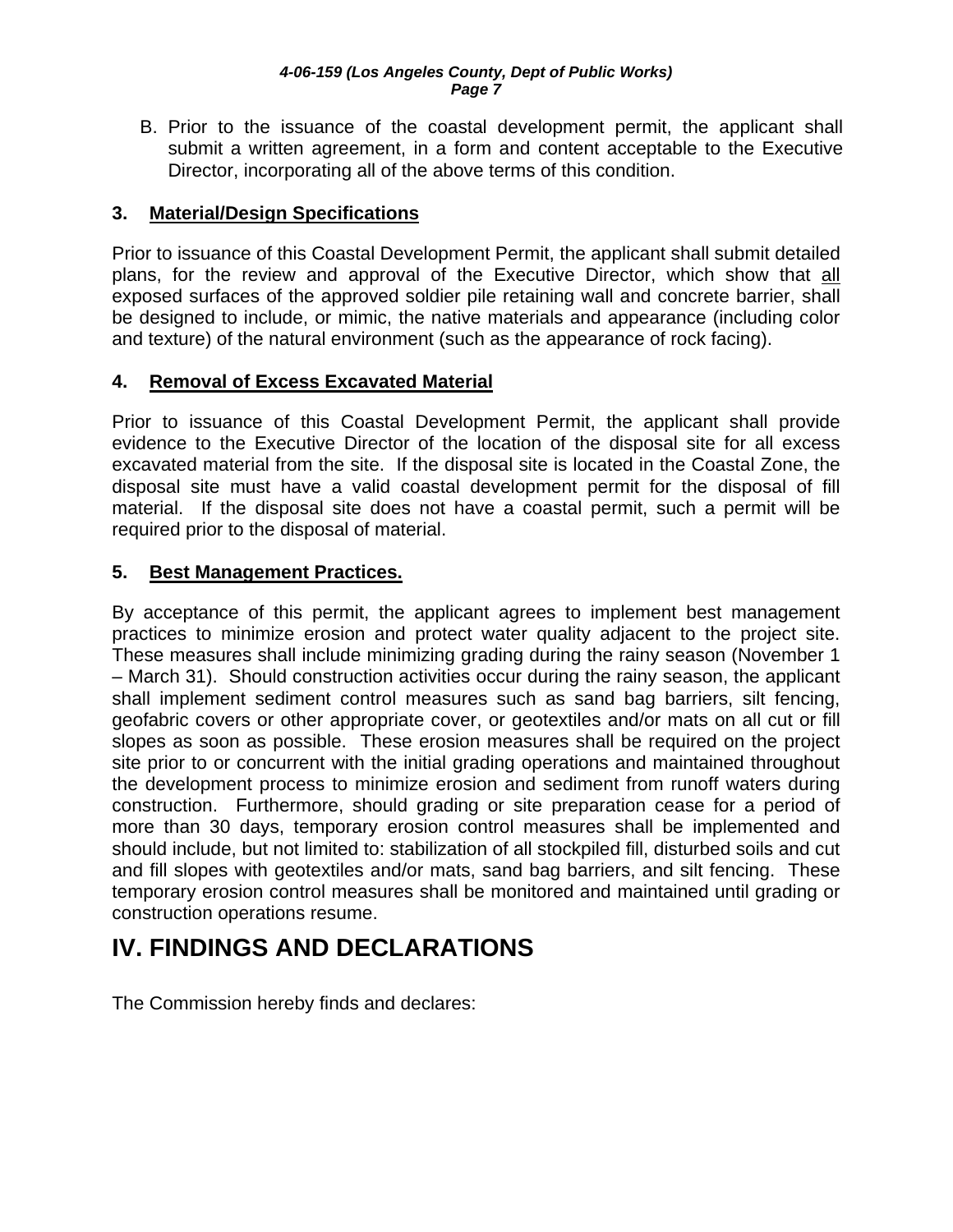# <span id="page-7-0"></span>**A. PROJECT DESCRIPTION AND BACKGROUND**

# **1. Project Description**

The subject site is located on Las Flores Canyon Road, 220 feet south of culvert marker 2.04, approximately ¼ mile south of the intersection of Las Flores Canyon Road and Hume Road, in the Santa Monica Mountains; Los Angeles County (**Exhibit 1**). The project crosses one privately-owned parcel. The property owner of this parcel has granted permission through a temporary construction easement for L.A. County Public Works to access the subject property and complete the proposed project. The proposed project is located along an 80-foot section of Los Flores Canyon Road. Gorge Road lies to the north and east of Las Flores Canyon Road and the subject site. Las Flores Canyon Creek, a blue line stream (designated by the USGS), runs along the eastern side of Las Flores Canyon Road and is approximately 200 feet downslope from the project site. Slope failure at the project site occurred during a large storm during February 2005. During this storm, heavy rainfall and high water levels in Los Flores Canyon Creek resulted in soil erosion and ultimately slope failure at the subject property.

The proposed project consists of the remediation of an active slope failure along approximately 80 feet on the northern side (downslope area) of Las Flores Canyon Road. Slope remediation will involve: (1) construction of a 80 linear ft. soldier pile retaining wall and timber lagging system, 26 feet high (with a maximum of 3 feet of retaining wall exposed above grade); (2) installation of a 3-foot-high concrete railing on top of the retaining wall; (3) reconstruction of 80 linear feet of the 24-foot-wide Las Flores Canyon Road adjacent to the retaining wall; (4) 46 cubic yards of grading (38 cu. yds. of cut, 8 cu yds. of fill) in the area of the slope failure; and (5) revegetation of the 0.03 acre temporary construction easement with native plant species after construction of the retaining wall has been completed. (**Exhibits 2 - 4**).

# **2. Past Commission Actions**

Portions of Las Flores Canyon Road in the vicinity of the project site have been the subject of past Commission actions to remediate undermined road conditions. Remediation of the 80-foot-long portion of roadway on the subject property has never been the subject of any previous emergency permit actions.

On October 11, 2005, the Commission approved emergency permit CDP 4-05-165-G, which was issued to the Los Angeles County Department of Public Works for slope remediation work on Las Flores Canyon Road, approximately 130 feet north of culvert marker 1.94, near the intersection of Las Flores Canyon Road and Hume Road (north of the property that is the subject of the current application). This slope remediation work included the construction of a 155-foot-long soldier pile retaining wall with tieback anchors on the downslope shoulder of Las Flores Canyon Road and the disturbance of an approximately 10,400 sq. ft. area of disturbance and reconstruction of 2,400 sq. ft. of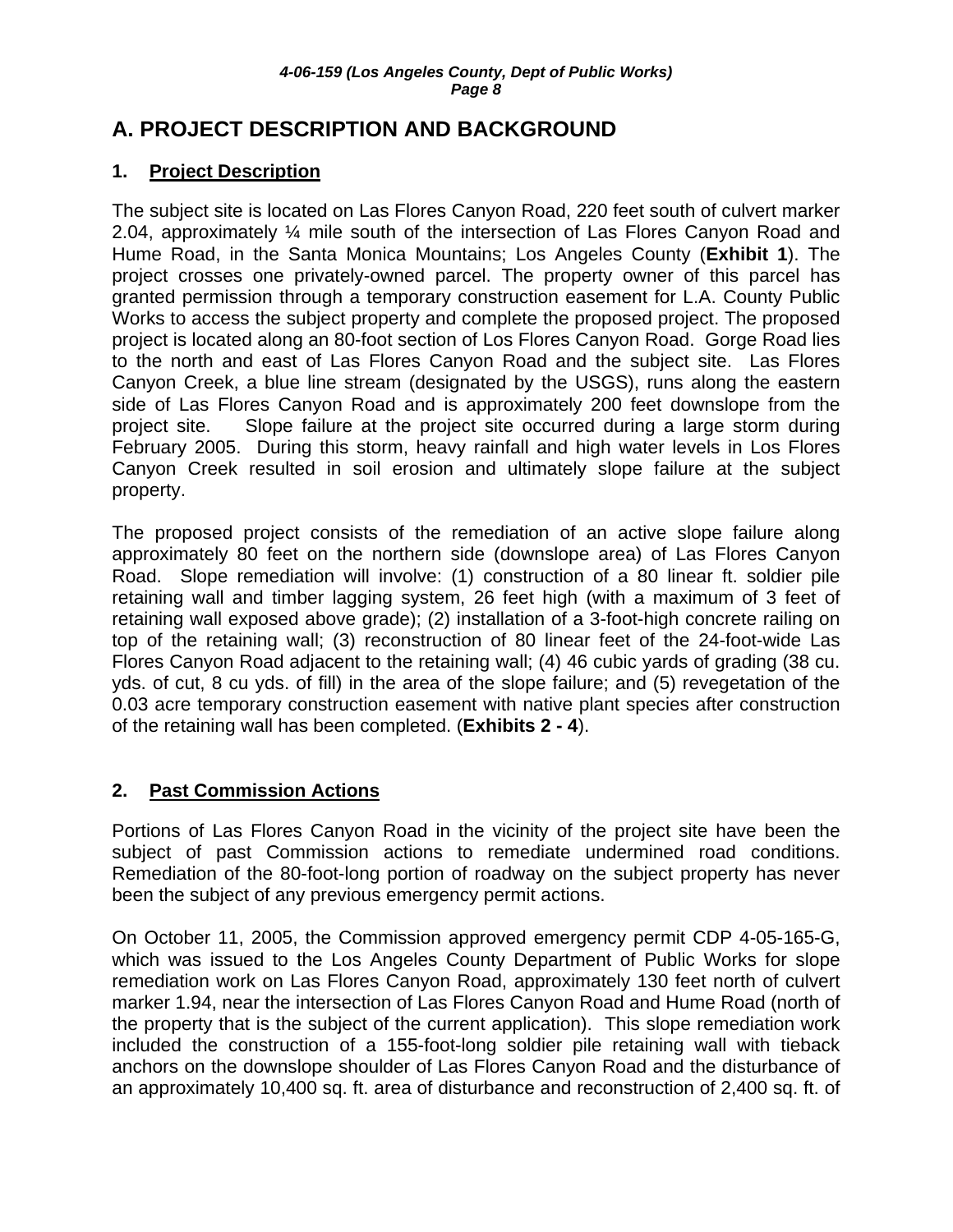<span id="page-8-0"></span>roadway to stabilize an active landslide that has undermined a portion of Las Flores Canyon Road.

On March 29, 2006, the Commission approved emergency permit CDP 4-06-039-G, which was issued to the Los Angeles County Department of Public Works for slope remediation work on the downslope shoulder of Las Flores Canyon Road, 330 feet south of culvert marker 0.98 (north of the property that is the subject of the current application). This slope remediation work included construction of a 140-foot-long, approximately 5 to 25 feet in height above finished grade, soldier pile retaining wall, excavation of approximately 1,260 cu. yds. of unstable slope material, placement and recompaction of approximately 35 cu. yds. fill material, and revegetation of all disturbed areas with native vegetation.

On September 25, 2006, the Commission approved emergency permit CDP 4-06-123- G, which was issued to the Los Angeles County Department of Public Works. This permit was issued for the same slope remediation work on Las Flores Canyon Road that was authorized in CDP 4-06-039-G described above. Because the County failed to initiate the work within the timeline required in CDP 4-06-039-G, it was necessary to issue a new permit, CDP 4-06-123-G, to allow for the slope remediation 330 feet south of culvert marker 0.98 on Las Flores Canyon Road.

# **B. MARINE ENVIRONMENT AND ENVIRONMENTALLY SENSITIVE HABITAT AREAS**

Section 30231 of the Coastal Act states:

*The biological productivity and the quality of coastal waters, streams, wetlands, estuaries, and lakes appropriate to maintain optimum populations of marine organisms and for the protection of human health shall be maintained and, where feasible, restored through, among other means, minimizing adverse effects of waste water discharges and entrainment, controlling runoff, preventing depletion of ground water supplies and substantial interference with surface water flow, encouraging waste water reclamation, maintaining natural vegetation buffer areas that protect riparian habitats, and minimizing alteration of natural streams.* 

Section 30240(b) of the Coastal Act states:

*Development in areas adjacent to environmentally sensitive habitat areas and parks and recreation areas shall be sited and designed to prevent impacts which would significantly degrade those areas, and shall be compatible with the continuance of those habitat and recreation areas.* 

The project includes reconstruction of the existing developed roadway and the construction of a new soldier pile retaining wall along the northern portion of Las Flores Canyon Road. The project area is located in a canyon with steep slopes within the Santa Monica Mountains. The areas surrounding the project site support southern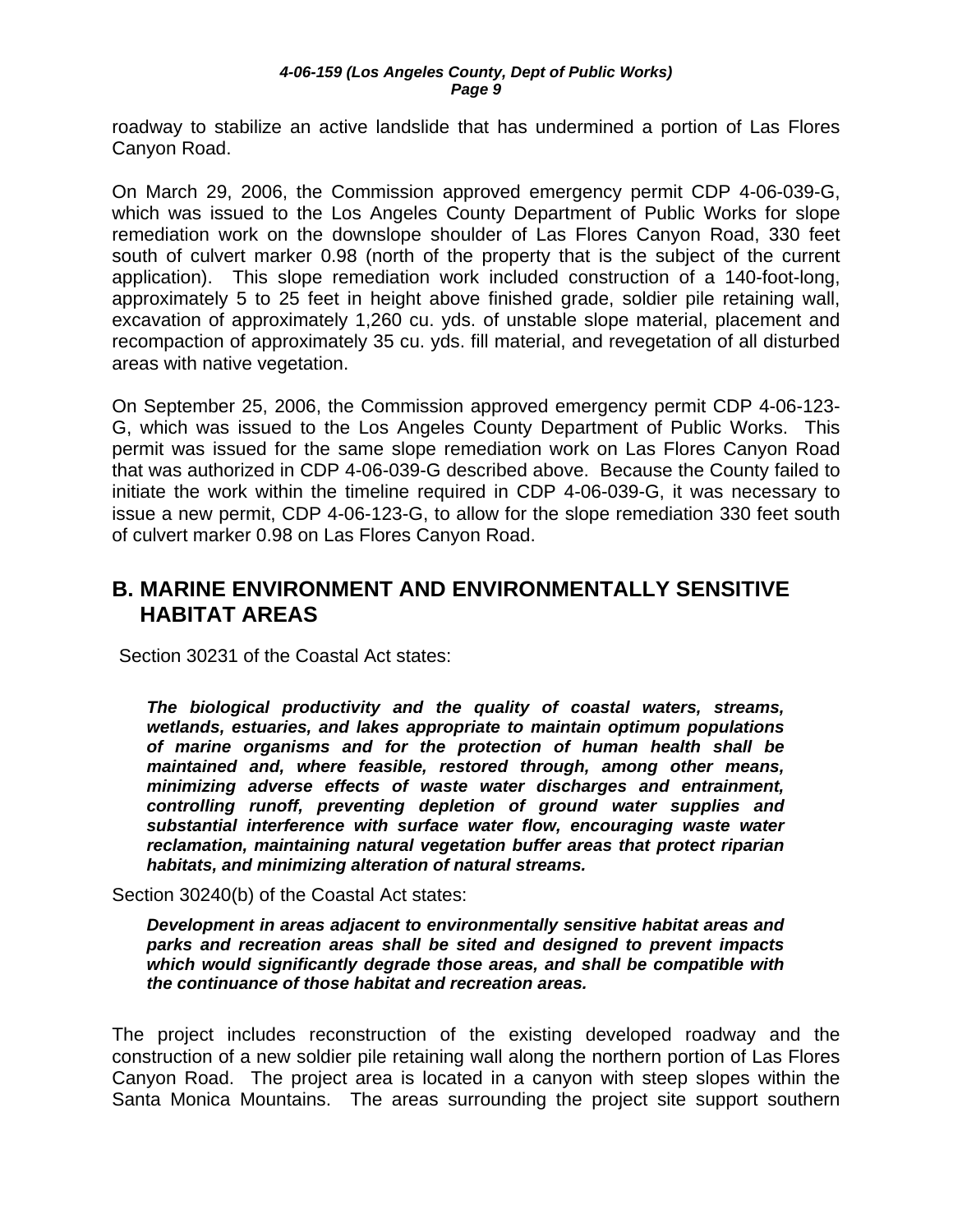mixed chaparral habitat including Ceanothus, California sagebrush, California buckwheat, and laurel sumac. The Commission finds that southern mixed chaparral habitat, such as the native vegetation located in the area immediately surrounding the subject site, provides important habitat for wildlife species and protects water quality within coastal streams by reducing erosion in the watershed. Because of its increasing rarity, its important role in the functioning of the Santa Monica Mountains Mediterranean ecosystem, and its extreme vulnerability to development, southern mixed chaparral habitat within the Santa Monica Mountains and adjacent to the proposed road remediation work meets the definition of ESHA under the Coastal Act.

However, the subject project site, which is located directly downslope of Las Flores Canyon Road, is mostly disturbed due to its location adjacent to the roadway and conditions caused by the slope failure and supports only scattered ruderal plant species and ornamental plantings. Therefore, the Commission finds that although the project site on which the roadway repairs and soldier pile wall would be constructed is not considered to be ESHA, the surrounding southern mixed chaparral habitat adjacent to the project site does meet the definition of ESHA.

Section 30240 of the Coastal Act requires that development in areas adjacent to environmentally sensitive habitat areas be sited and designed to prevent impacts which would significantly degrade such areas and shall be compatible with the continuance of such habitat areas. In past permit actions, the Commission has found that new development within chaparral habitat areas results in potential adverse effects to this habitat, downstream riparian habitat, and ultimately marine resources from increased erosion, contaminated storm runoff, disturbance to wildlife, and loss of chaparral plant and animal communities.

The proposed slope remediation is a necessary repair project to an existing roadway that was damaged by soil erosion associated with a large storm. The County has submitted an engineering and alternatives analysis which asserts that the proposed soldier pile retaining wall is necessary to stabilize the downslope area of Las Flores Canyon Road in order to prevent further slope failure that could undermine the public roadway. The analysis indicates that project alternatives that were considered include the removal and recompaction of fill and loose soils and the construction of a concrete retaining wall. However, neither of these alternatives can be practically implemented due to the steepness of the downslope area and the need for extensive excavation that would result in significant vegetation removal and impacts to ESHA. Though the soldier pile wall introduces a large physical structure into the project area, this alternative would avoid impacts to ESHA, would revegetate the downslope area, and would be designed with faux-rock fascia panels to minimize visual intrusion into the surrounding environment. Staff concurs that there are no less environmentally damaging alternatives to the proposed project and believes that this option has been designed to prevent impacts that would degrade ESHA adjacent to the project site. Therefore, the Commission finds that the project, if implemented as proposed, would avoid impacts to ESHA, would increase the slope area planted with native plants, and would minimize visual impacts as viewed from a short stretch of Los Flores Canyon Road located to the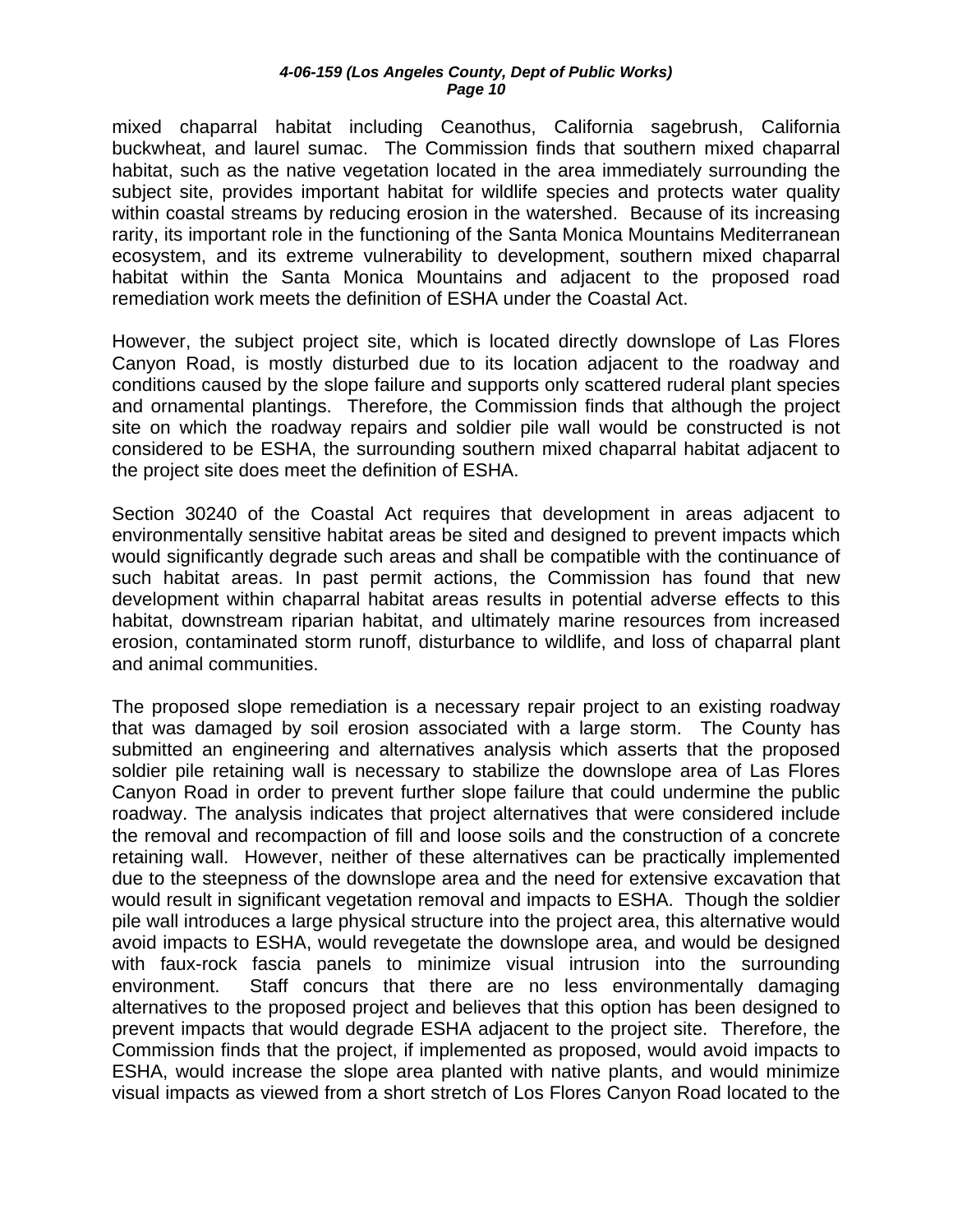north. Therefore, there are no other feasible alternatives to the proposed project that would reduce impacts than the proposed project.

In order to ensure that the area downslope of the roadway within the temporary construction easement is compatible with the character of the adjacent ESHA habitat and does not result in increased presence of non-native or invasive plant species, **Special Condition One (1)** has been included to require the applicant to prepare and implement a detailed Revegetation Plan and Monitoring Program for all areas of the project site temporarily disturbed by grading and construction activities. The Revegetation Plan would require the identification of the species, extent, and location of all plant materials to be removed or planted and would require that all planted materials be native species that are appropriate for southern mixed chaparral. Additionally, this condition also requires that all invasive and non-native plant species shall be removed from the project area. The proposed project would not result in the loss of any ESHA on site and would not result in any encroachments or adverse impacts to either oak woodland or riparian areas downslope.

Section 30231 of the Coastal Act mandates the maintenance and protection of the biological productivity and quality of coastal waters and streams. Las Flores Canyon Creek, a blue line stream (designated by the USGS), runs along the eastern side of Las Flores Canyon Road and is approximately 200 feet downslope from the project site. Construction activities associated with the proposed project, including roadway repairs, grading, and vegetation removal have the potential to impact water quality within Las Flores Canyon Creek.

The proposed project would involve slope remediation work including 46 cubic yards of grading (38 cu. yds. of cut, 8 cu yds. of fill) in the area of the slope failure over a 0.03 acre temporary construction area. Remediation work would result in the removal of ruderal plant species and ornamental plantings. Removal of vegetation at the project site has the potential to cause increased sedimentation and erosion at Las Flores Canyon Creek, thereby adversely impacting the water quality of the creek. In order to ensure that adverse impacts to water quality due to increased erosion and sedimentation are minimized, and does not result in increased presence of non-native or invasive plant species, **Special Condition One (1)** has been included to require the applicant to prepare and implement a detailed Revegetation Plan and Monitoring Program for all areas of the project site temporarily disturbed by grading and construction activities, which includes removal of non-native species and replanting of all disturbed areas with native chaparral species.

As described above, the proposed slope remediation work would include 38 cubic yards of cut grading and 8 cubic yards of fill grading, resulting in the need to export 30 cubic yards of fill material. In order to ensure that the excess cut material does not have direct or indirect impacts on water quality or adjacent ESHA, either through direct placement or through erosion of excess material from the project site, **Special Condition Four (4)** has been included to require that the applicant provide evidence of the location of the disposal site of all excess excavated material from the site.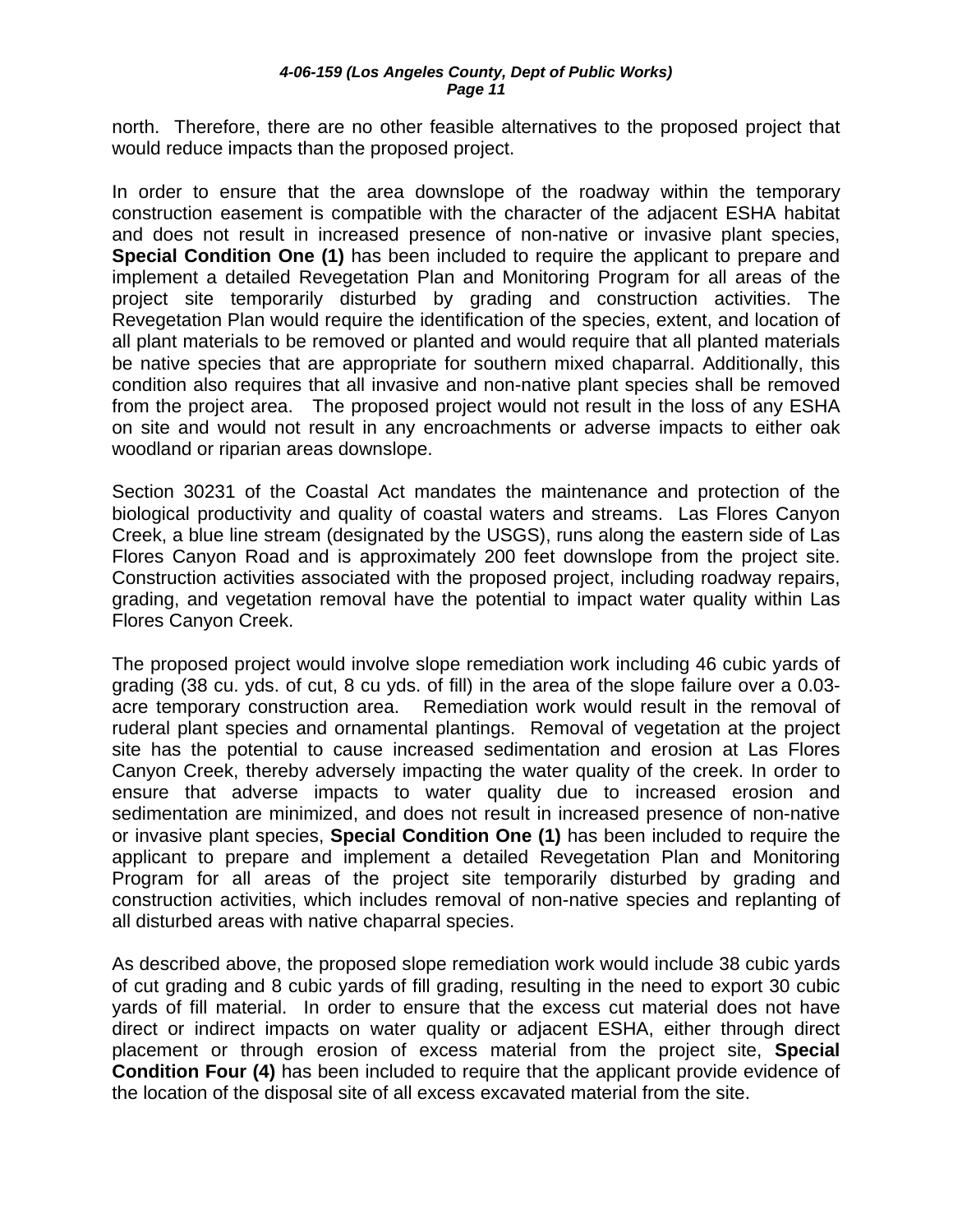<span id="page-11-0"></span>To further protect water quality adjacent to the project site during and after project construction, **Special Condition Five (5)** has been included to require the applicant to implement best management practices to minimize erosion and protect water quality. These measures include minimizing grading during the rainy season and implementing sediment control measures such as sand bag barriers, silt fencing, or geofabric covers on all cut or fill slopes, should construction activities occur during rainy season. **Special Condition Five (5)** also requires that erosion measures be installed at the project site prior to or concurrent with the initial grading operations and maintained throughout the development process to minimize erosion and sediment from runoff waters during construction and requires temporary erosion control measures should construction activities cease for more than 30 days.

In conclusion, as discussed in detail above, the proposed development will be approved in order to repair an existing public roadway. Siting and design alternatives have been considered in order to identify the alternative that can avoid and minimize impacts to adjacent ESHA and water quality. The Commission therefore finds that the project, as conditioned, would protect adjacent ESHA and the biological productivity and water quality of Las Flores Canyon Creek, and is therefore consistent with Sections 30240 and 30231 of the Coastal Act.

# **C. HAZARDS AND GEOLOGIC STABILITY**

Coastal Act Section 30253 states in part:

#### *New development shall:*

#### *(1) Minimize risks to life and property in areas of high geologic, flood, and fire hazard.*

*(2) Assure stability and structural integrity, and neither create nor contribute significantly to erosion, geologic instability, or destruction of the site or surrounding area or in any way require the construction of protective devices that would substantially alter natural landforms along bluffs and cliffs.* 

The proposed development is located in the Santa Monica Mountains, an area which is generally considered to be subject to an unusually high amount of natural hazards. Geologic hazards common to the Santa Monica Mountains include landslides, erosion, and flooding. In addition, fire is an inherent threat to the indigenous chaparral community of the coastal mountains. Wild fires often denude hillsides in the Santa Monica Mountains of all existing vegetation, thereby contributing to an increased potential for erosion and landslides on property.

The Los Angeles County Department of Public Works proposes a slope remediation which includes: (1) construction of a 80 linear ft. soldier pile retaining wall and timber lagging system, 26 feet high (with a maximum of 3 feet of retaining wall exposed above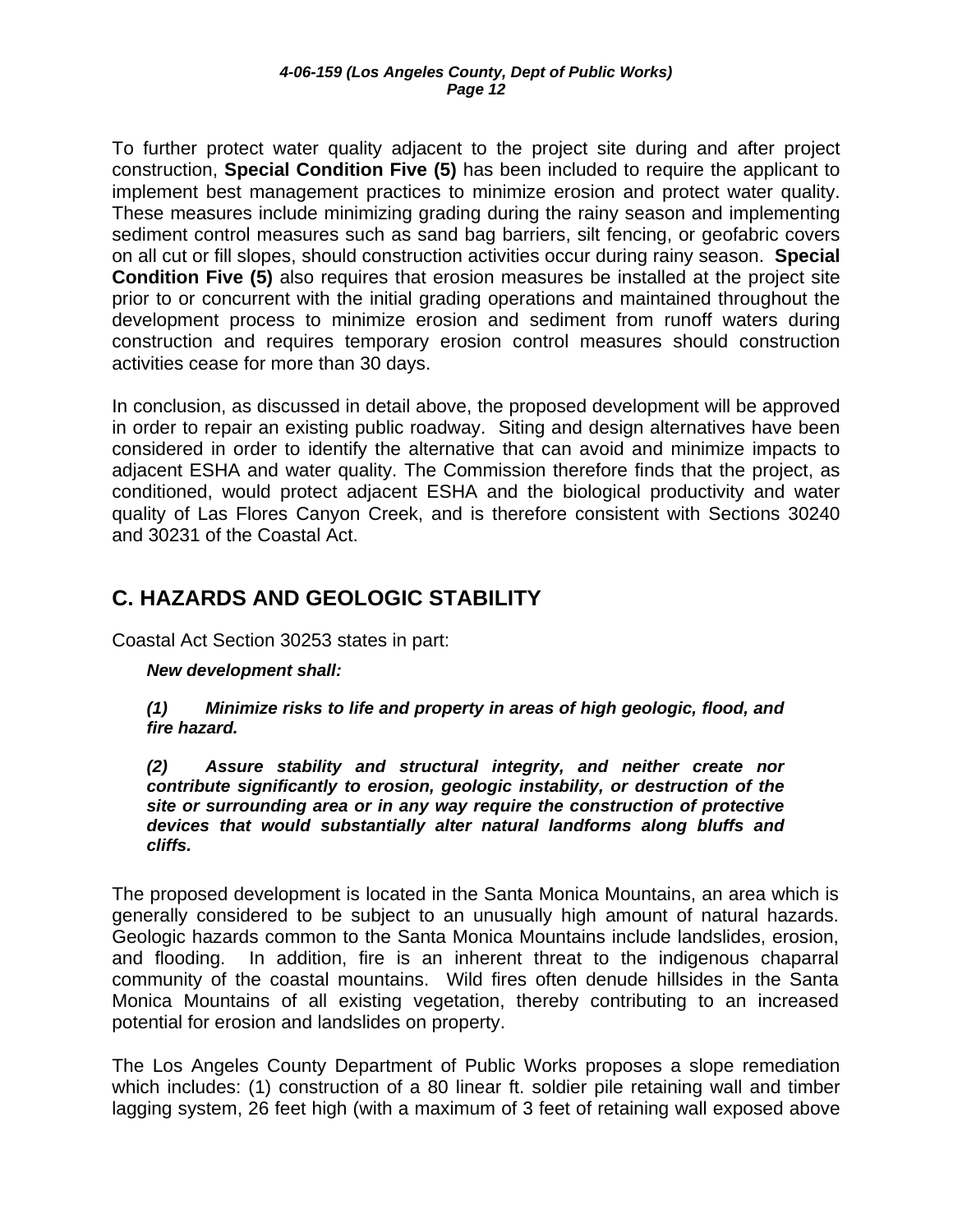grade); (2) installation of a 3-foot-high concrete railing on top of the retaining wall; (3) reconstruction of 80 linear feet of the 24-foot-wide Las Flores Canyon Road adjacent to the retaining wall; (4) 46 cubic yards of grading (38 cu. yds. of cut, 8 cu yds. of fill) in the area of the slope failure; and (5) revegetation of the 0.03 acre temporary construction easement with native plant species after construction of the retaining wall has been completed.

The slope failure at the project site occurred during a large storm during February 2005. During this storm, heavy rainfall and high water levels in Las Flores Canyon Creek resulted in soil erosion and ultimately slope failure at the subject property. The purpose of the proposed remediation is to maintain the public's ability to use Las Flores Canyon Road for vehicular access and provide for emergency services/access to the residences and communities along this roadway.

The Commission notes that the proposed development, although necessary to remediate a hazardous eroding slope condition, will still not eliminate the potential for erosion of the steep slope on the subject site. The Commission finds that minimization of site erosion will add to the stability of the site. Erosion can best be minimized by requiring the applicant to plant all disturbed areas of the site with native plants compatible with the surrounding chaparral habitat. Further, in past permit actions, the Commission has found that invasive and non-native plant species are typically characterized as having a shallow root structure in comparison with their high surface/foliage weight and/or require a greater amount of irrigation and maintenance than native vegetation. The Commission notes that non-native and invasive plant species with high surface/foliage weight and shallow root structures do not serve to stabilize steep slopes, such as the slopes on the subject site, and that such vegetation results in potential adverse effects to the geologic stability of the project site. In comparison, the Commission finds that native plant species are typically characterized not only by a well-developed and extensive root structure in comparison to their surface/foliage weight but also by their low irrigation and maintenance requirements. Therefore, in order to ensure the stability and geotechnical safety of the site, **Special Condition One (1)** specifically requires that all proposed disturbed areas on subject site be stabilized with native vegetation appropriate for chaparral habitat.

The proposed project, as conditioned to ensure that the disturbed slopes on site are revegetated with native vegetation, has been designed to ensure slope stability on site to the maximum extent feasible. However, the Coastal Act recognizes that certain development projects located in geologically hazardous areas, such as the subject site, still involve the taking of some risk. Coastal Act policies require the Commission to establish the appropriate degree of risk acceptable for the proposed development and to determine who should assume the risk. When development in areas of identified hazards is proposed, the Commission considers the hazard associated with the project site and the potential cost to the public, as well as the individual's right to use his property. As such, the Commission finds that due to the foreseen possibility of erosion, landslide, and slope failure, the applicant shall assume these risks as a condition of approval. Therefore, **Special Condition Two (2)** requires the applicant to waive any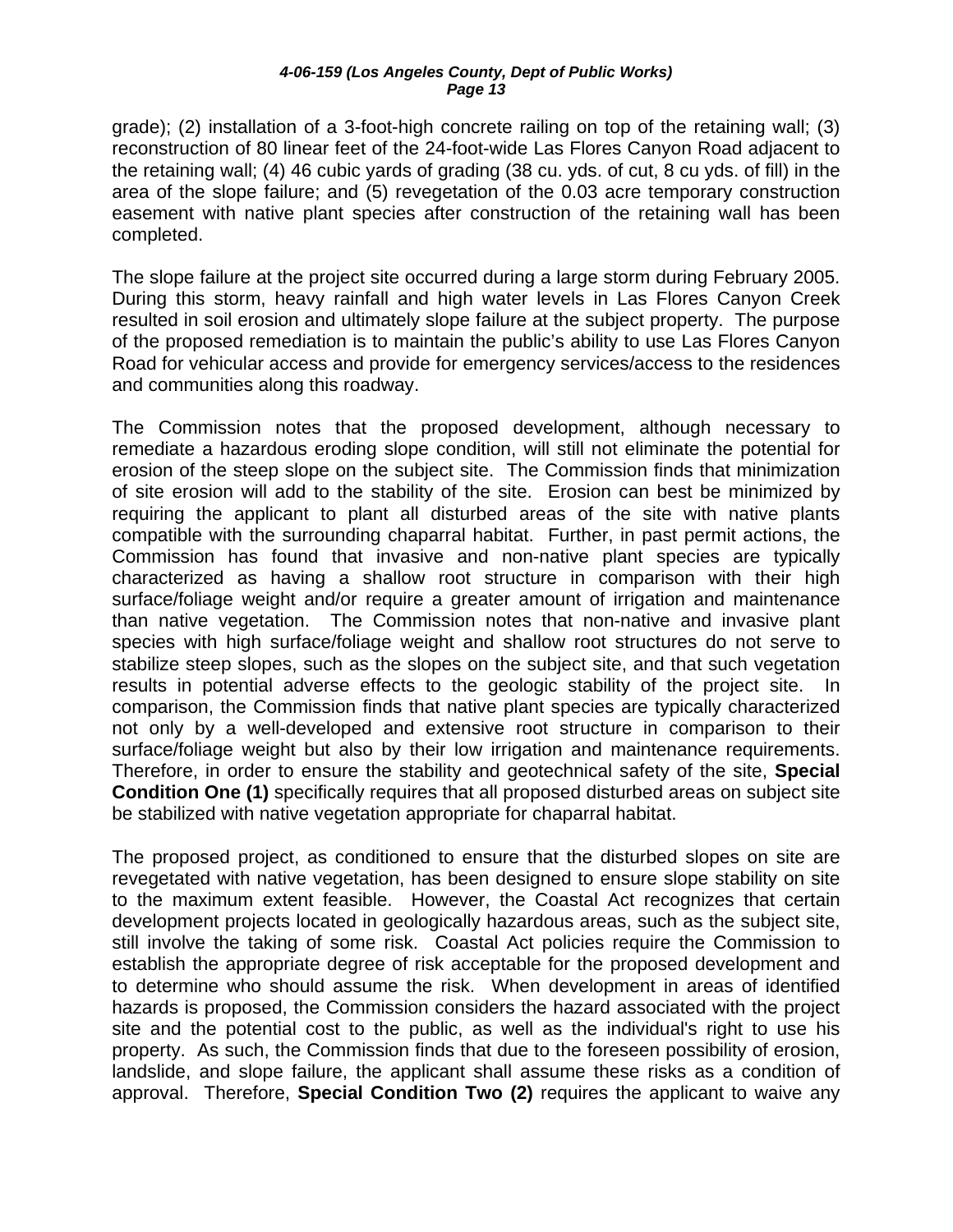<span id="page-13-0"></span>claim of liability against the Commission for damage to life or property which may occur as a result of the permitted development. The applicant's assumption of risk, will show that the applicant is aware of and appreciates the nature of the hazards which exist on the site, and which may adversely affect the stability or safety of the proposed development.

Therefore, for the reasons discussed above, the Commission finds that the proposed project, as conditioned, is consistent with Section 30253 of the Coastal Act.

# **D. VISUAL RESOURCES**

Section 30251 of the Coastal Act states that:

*The scenic and visual qualities of coastal areas shall be considered and protected as a resource of public importance. Permitted development shall be sited and designed to protect views to and along the ocean and scenic coastal areas, to minimize the alteration of natural land forms, to be visually compatible with the character of surrounding areas, and, where feasible, to restore and enhance visual quality in visually degraded areas. New development in highly scenic areas such as those designated in the California Coastline Preservation and Recreation Plan prepared by the Department of Parks and Recreation and by local government shall be subordinated to the character of its setting.* 

The proposed project includes the construction of an 80-foot-long soldier pile retaining wall, which will be a maximum of 3-ft.-high exposed above grade. The retaining wall will include a lagging system and 3-ft high concrete railing. The project further includes the reconstruction of 80 linear feet of the 24-foot-wide Las Flores Canyon Road adjacent to the retaining wall, 46 cubic yards of grading, and revegetation of the 0.03 acre temporary construction easement with native plant species.

The Commission notes that the soldier pile retaining wall, road reconstruction, and associated grading would serve to increase the structural stability of the roadway on the subject site and ensure public safety. Although the proposed retaining wall will be 26 ft. high, the majority of the wall would actually be below grade. No more than approximately 3 feet of wall would be exposed above grade and visible from public viewing areas. However, the Commission also notes that portions of the wall would still be highly visible from sections of Las Flores Canyon Road and would be more urban in appearance and will be less consistent with the rural nature of the area surrounding the project site than previously existed. Therefore, in order to ensure that any adverse effects to public views resulting from the proposed development are minimized, **Special Condition Three (3)** requires that the surface of the proposed soldier pile retaining wall and concrete barrier be designed to include, or mimic, the color and texture of native materials and appearance of the natural environment (such as the appearance of rock facing). Therefore, for the reasons discussed above, the Commission finds that the proposed development, as proposed, will not result in any adverse effects to public views and is consistent with Section 30251 of the Coastal Act.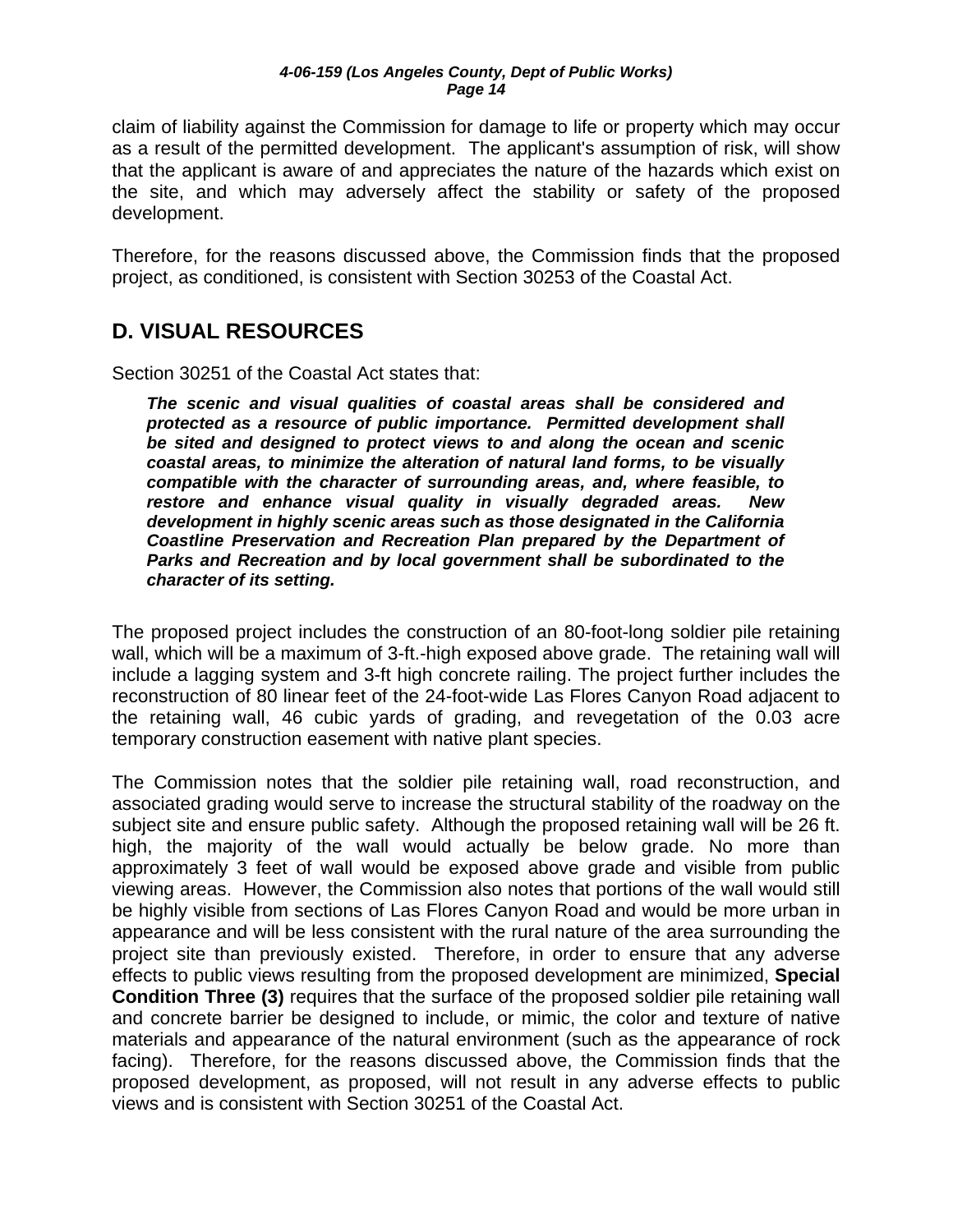# <span id="page-14-0"></span>**E. LOCAL COASTAL PROGRAM**

Section 30604 of the Coastal Act states:

*a) Prior to certification of the local coastal program, a coastal development permit shall be issued if the issuing agency, or the commission on appeal, finds that the proposed development is in conformity with the provisions of Chapter 3 (commencing with Section 30200) of this division and that the permitted development will not prejudice the ability of the local government to prepare a local program that is in conformity with the provisions of Chapter 3 (commencing with Section 30200).* 

Section 30604(a) of the Coastal Act provides that the Commission shall issue a Coastal Development Permit only if the project will not prejudice the ability of the local government having jurisdiction to prepare a Local Coastal Program that conforms with the Chapter 3 policies of the Coastal Act. The preceding sections provide findings that the proposed project will be in conformity with the provisions of Chapter 3 if certain conditions are incorporated into the project and are accepted by the applicant. As conditioned, the proposed development will not create adverse impacts and is found to be consistent with the applicable policies contained in Chapter 3. Therefore, the Commission finds that approval of the proposed development, as conditioned, will not prejudice the County of Los Angeles' ability to prepare a Local Coastal Program for this area which is also consistent with the policies of Chapter 3 of the Coastal Act, as required by Section 30604(a).

# **F. CEQA**

Section 13096(a) of the Commission's administrative regulations requires Commission approval of a Coastal Development Permit application to be supported by a finding showing the application, as conditioned by any conditions of approval, to be consistent with any applicable requirements of the California Environmental Quality Act (CEQA). Section 21080.5(d)(2)(A) of CEQA prohibits a proposed development from being approved if there are feasible alternatives or feasible mitigation measures available which would substantially lessen any significant adverse effect that the activity may have on the environment.

The Commission incorporates its findings on Coastal Act consistency at this point as if set forth in full. These findings address and respond to all public comments regarding potential significant adverse environmental effects of the project that were received prior to preparation of the staff report. As discussed above, the proposed development, as conditioned, is consistent with the policies of the Coastal Act. Feasible mitigation measures which will minimize all adverse environmental effects have been required as special conditions. As conditioned, there are no feasible alternatives or feasible mitigation measures available, beyond those required, which would substantially lessen any significant adverse impact that the activity may have on the environment. Therefore,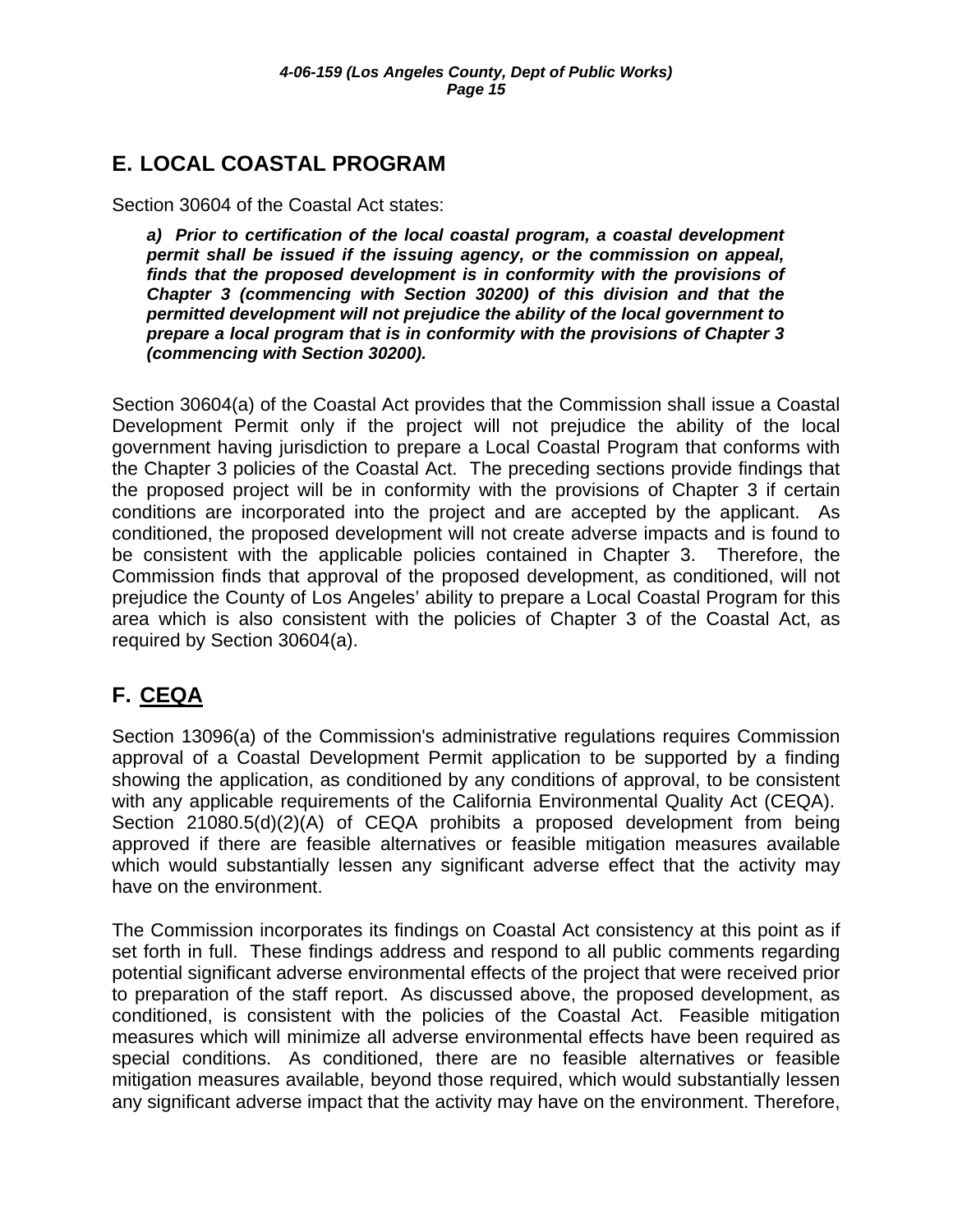the Commission finds that the proposed project, as conditioned to mitigate the identified impacts, can be found to be consistent with the requirements of the Coastal Act to conform to CEQA.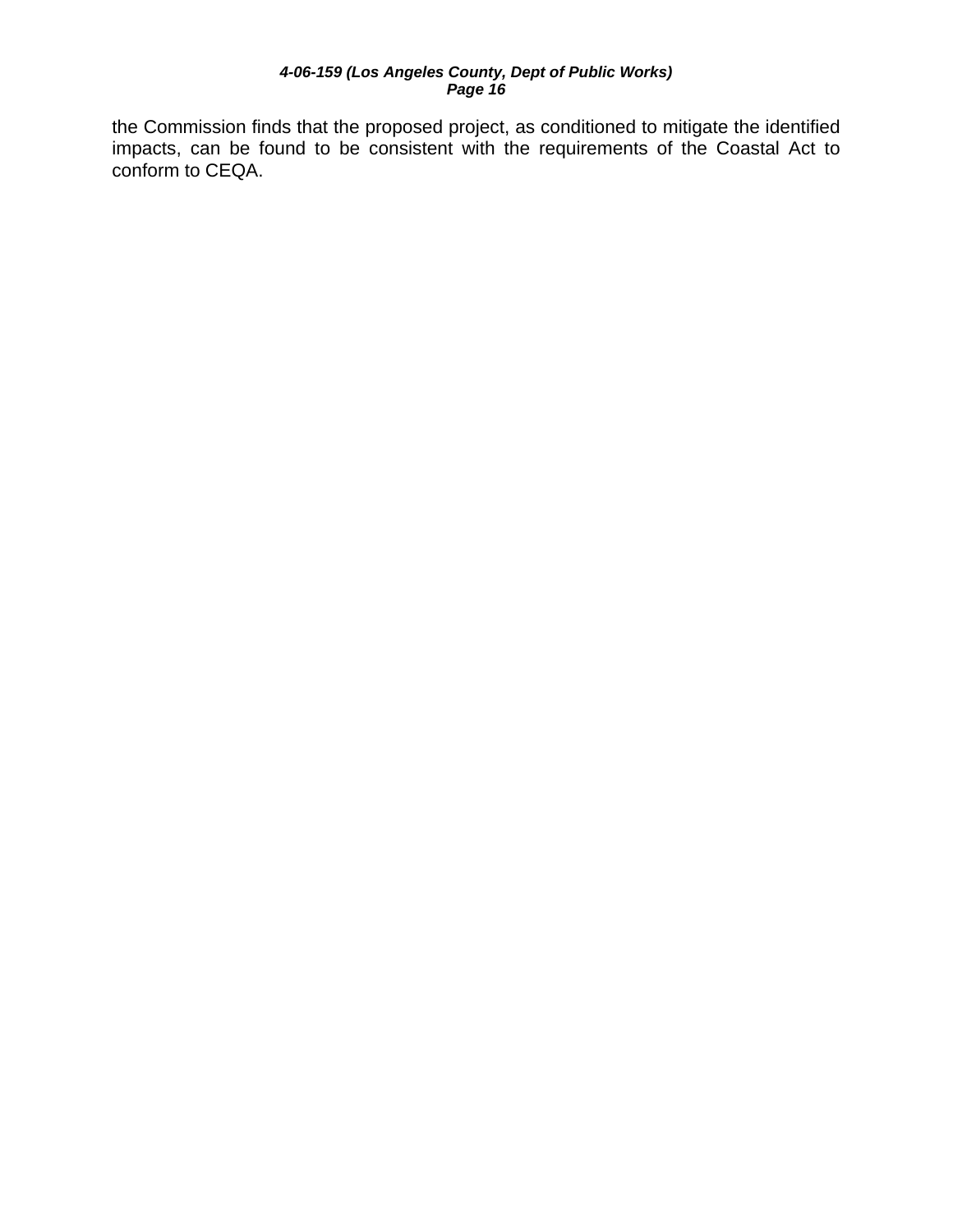

ppppppppp

| <b>EXHIBIT 1</b>    |  |
|---------------------|--|
| 4-06-159            |  |
| <b>Vicinity Map</b> |  |
|                     |  |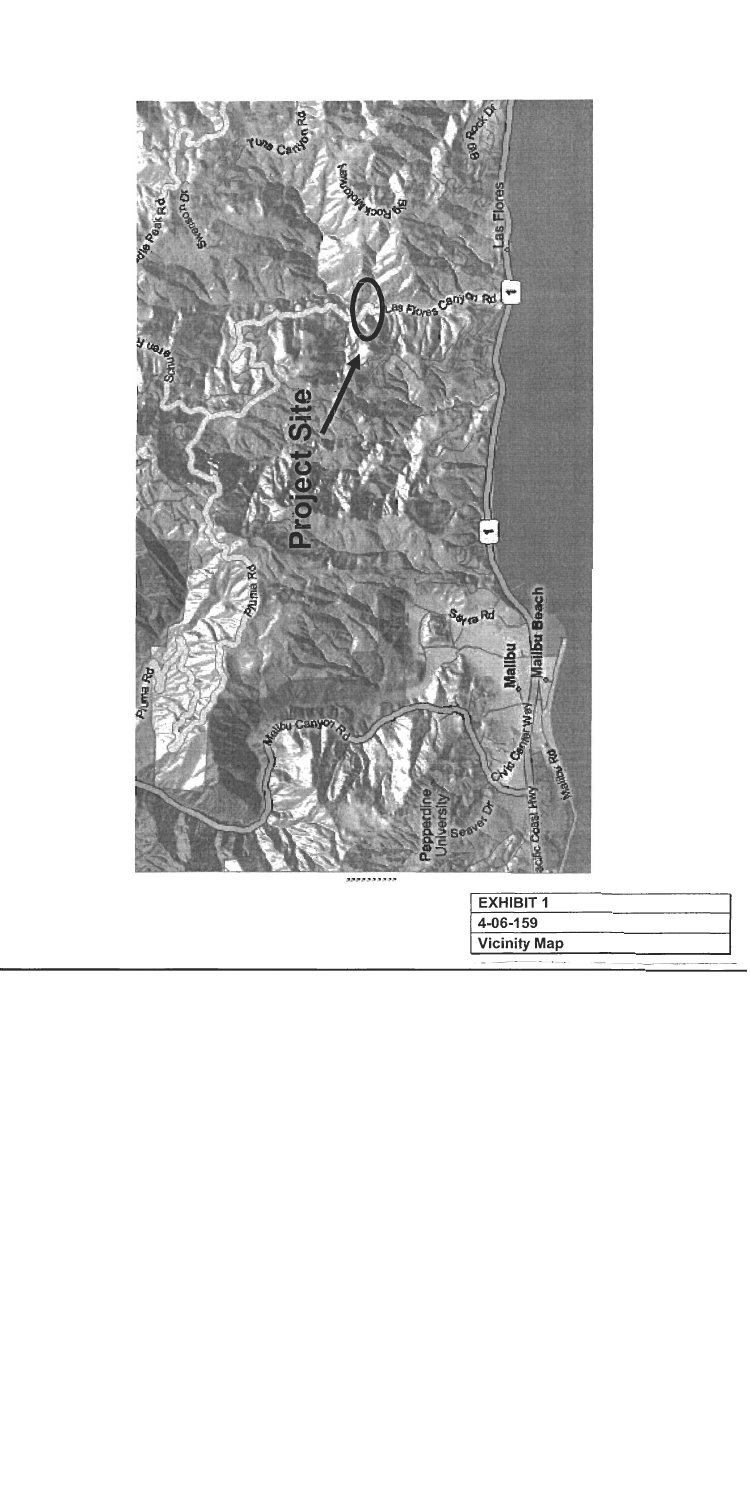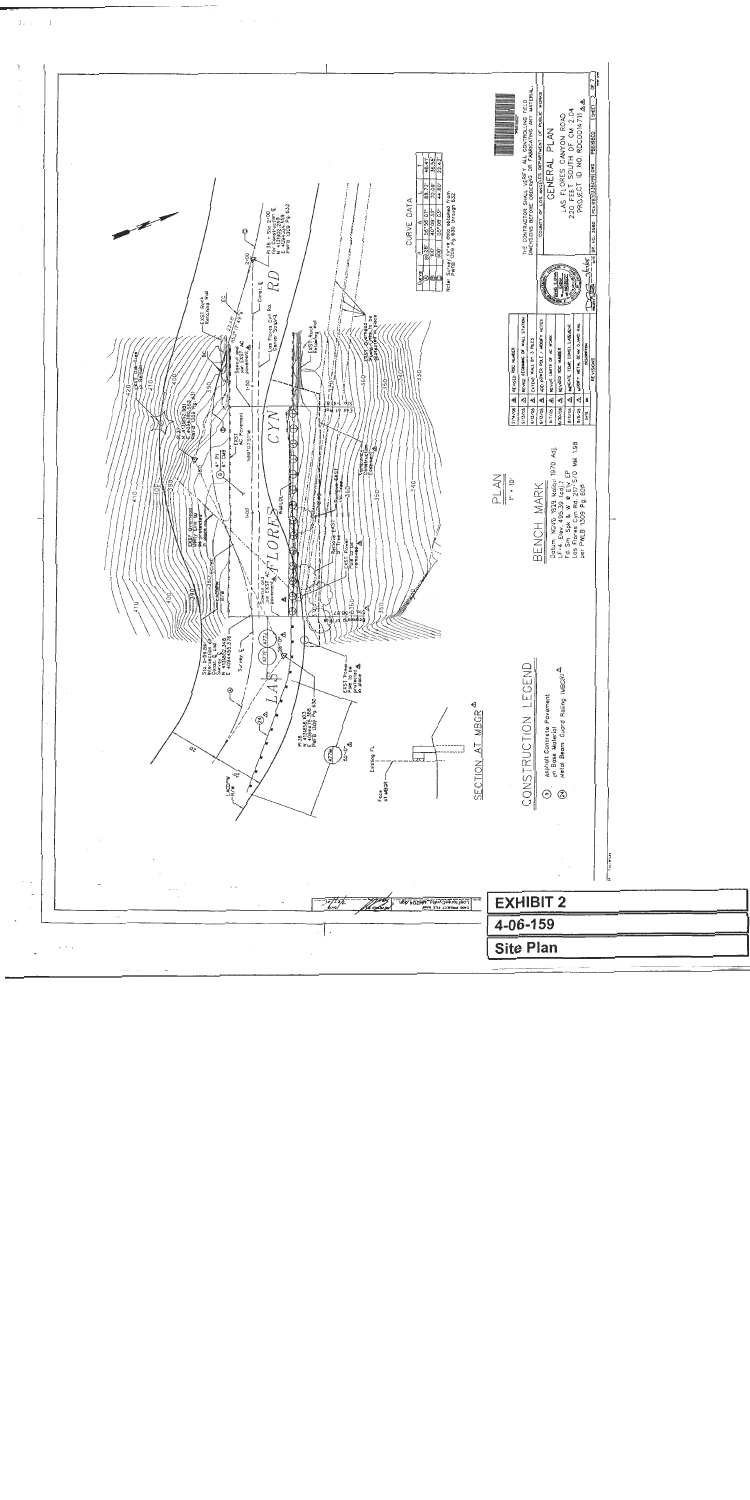